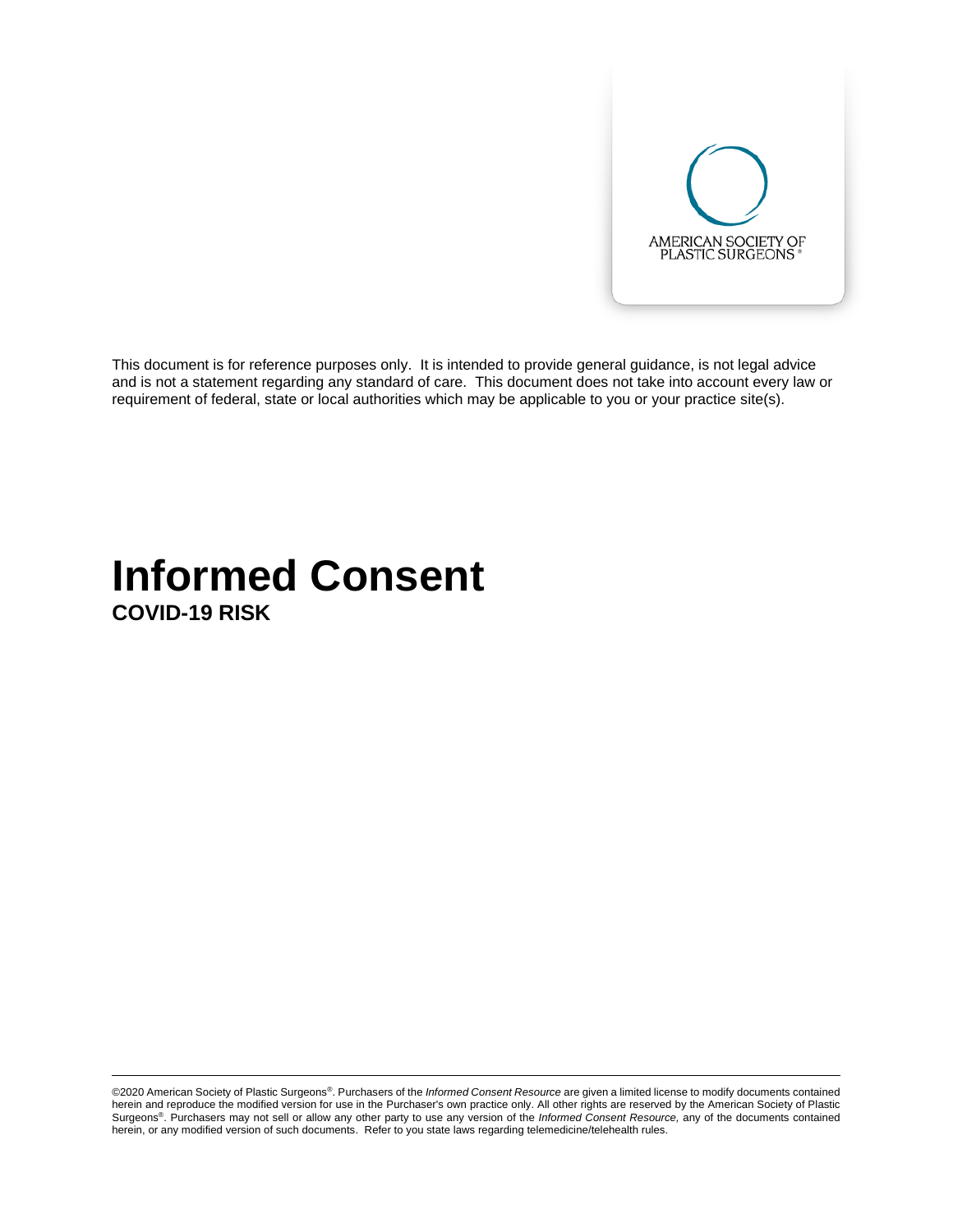

## **COVID-19 RISK INFORMED CONSENT**

I consider the state of patient name) understand that I am opting for an elective treatment/procedure/surgery that is not urgent and may not be medically necessary.

I also understand that the novel coronavirus, COVID-19, has been declared a worldwide pandemic by the World Health Organization. I further understand that COVID-19 is extremely contagious and is believed to spread by person-to-person contact; and, as a result, federal and state health agencies recommend social distancing. I recognize that Dr. Steve Sample and all the staff at \_\_\_\_\_\_\_\_\_\_\_\_\_\_\_\_\_\_\_\_\_\_\_\_(practice name) and \_\_\_\_\_\_\_\_\_\_\_\_\_\_\_\_\_ (facility name) are closely monitoring this situation and have put in place reasonable preventative measures aimed to reduce the spread of COVID-19. However, given the nature of the virus, I understand there is an inherent risk of becoming infected with COVID-19 by virtue of proceeding with this elective treatment/procedure/surgery. I hereby acknowledge and assume the risk of becoming infected with COVID-19 through this elective treatment/procedure/surgery, and I give my express permission for Dr. Steve Sample and all the staff at the stature of the stature of the status (practice name) and  $\left($  facility name) to proceed with the same.

I understand that, even if I have been tested for COVID and received a negative test result, the tests in some cases may fail to detect the virus or I may have contracted COVID after the test. I understand that, if I have a COVID-19 infection, and even if I do not have any symptoms for the same, proceeding with this elective treatment/procedure/surgery can lead to a higher chance of complication and death.

I understand that possible exposure to COVID-19 before/during/after my treatment/procedure/surgery may result in the following: a positive COVID-19 diagnosis, extended quarantine/self-isolation, additional tests, hospitalization that may require medical therapy, Intensive Care treatment, possible need for intubation/ventilator support, short-term or long-term intubation, other potential complications, and the risk of death. In addition, after my elective treatment/procedure/surgery, I may need additional care that may require me to go to an emergency room or a hospital.

I understand that COVID-19 may cause additional risks, some or many of which may not currently be known at this time, in addition to the risks described herein, as well as those risks for the treatment/procedure/surgery itself.

I have been given the option to defer my treatment/procedure/surgery to a later date. However, I understand all the potential risks, including but not limited to the potential short-term and long-term complications related to COVID-19, and I would like to proceed with my desired treatment/procedure/surgery.

**Page 1 of 2** *Patient Initials* **COVID BY ALLOCATE:** COVID-1 **Patient Initials CALLOCATE:** COVID-1 **Patient Paties Covid-1** *Patient Initials* **COVID-1**  COVID-1 **COVID-1 COVID-1 COVID-1 COVID-1 COVID-1 COVI** 

This form is for reference purposes only. It is a general guideline and not a statement of standard of care. Rather, this form should be edited and amended to reflect policy requirements of your practice site(s), CMS and Joint Commission requirements, if applicable, and legal requirements of your individual states. The American Society of Plastic Surgeons® does not authorize the use of these documents for purposes of any research or study. The ASPS does not certify that this form, or any modified version of this form, meets the requirements to obtain informed consent for this procedure in the jurisdiction of your practice.